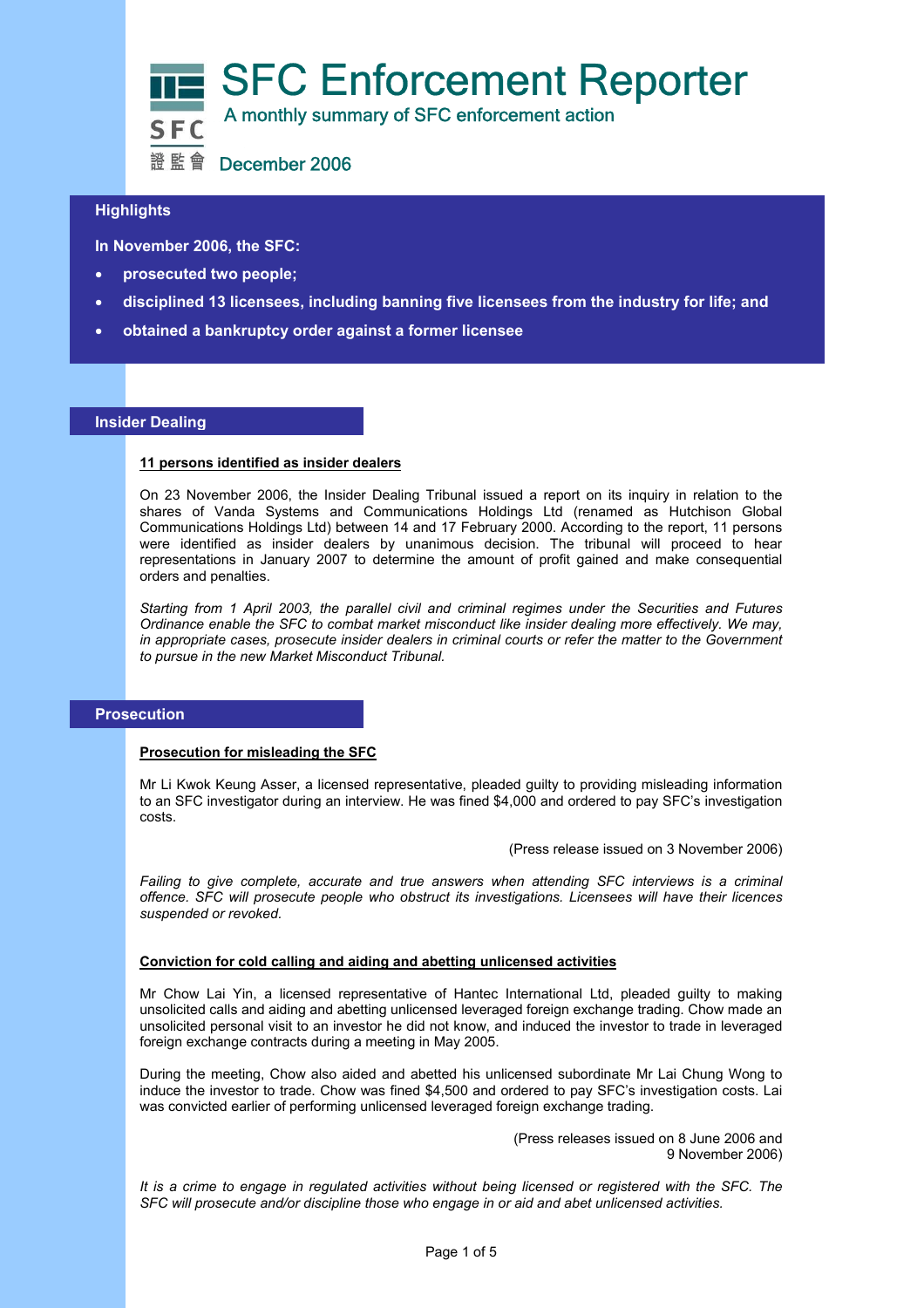SFC Enforcement Reporter



A monthly summary of SFC enforcement action

# 證監會 December 2006

*During sentencing, Mr Winston Leung Wing Chung, a Magistrate at Eastern Magistracy, commented that Chow as the supervisor in his group at Hantec was supposed to supervise the work of Lai, whose cold calling activities formed the subject matter of his aiding and abetting offence. Instead of supervising him to stay within the law, Chow assisted Lai in his unlawful activities and acted dishonestly by suggesting that Lai was also licensed. Mr Leung said that although in law Chow was an aider/abettor, he was more culpable.* 

# **Discipline**

#### **Four licensees banned for life for stealing client assets**

The SFC banned Mr Ching Chun Kuen from re-entering the industry for life for misappropriating client assets and forgery. The SFC found that Ching, a responsible officer of King Fook Securities Company Ltd and manager of its Mong Kok Branch, had used his daughter's account to conduct his own trading. In order to settle the transactions, Ching forged client signatures to withdraw stock holdings from client accounts and sold the shares. He also manipulated King Fook's computer records to transfer clients' stock holdings to his daughter's account. Ching's misappropriation began as early as 1999 when he was also an accounting officer at King Fook.

(Press release issued on 9 November 2006)

The SFC banned Ms Fung Kit Ching Bandie from re-entering the industry for life for stealing client assets and falsifying statements. The SFC found that Fung, a former licensed representative of Hang Tai Securities Ltd, had used client accounts and related accounts at Hang Tai to conduct her personal trading. In order to settle the unauthorised trades, Fung sold clients' stock holdings without consent and misappropriated cheques issued to and received from clients. In attempting to conceal the unauthorised trading and misappropriation, Fung falsified statements of accounts and lied to clients that only biannual statements would be issued.

#### (Press release issued on 9 November 2006)

The SFC banned both Mr Leung Moon Tong and Mr Ma Ching Ning Rick from re-entering the industry for life for misappropriating client assets. The SFC found that Leung and Ma, two former licensed representatives of Radland International Ltd, had misused client assets since 1998, altered Radland's computer records of client stock holdings and sent false transaction records to the affected clients.

(Press release issued on 13 November 2006)

*Theft and forgery are very serious misconduct that the SFC will not tolerate. Licensees who misuse client assets will be banned for life.* 

#### **Market manipulator banned for life**

Mr Wong Wei Yin Peter, a former licensed representative of VC Brokerage Ltd and VC Futures Ltd, was banned from re-entering the industry for life for manipulating the share price of SiS International Holdings Ltd. Wong had attempted to frustrate the SFC investigation by lying to SFC investigators and blaming his clients for the manipulation. He also asked his clients to lie about this to his employer and the SFC. Wong had told one of those clients that the SFC would not take any action against her in order to coax her into assuming the responsibility for the manipulative orders. Wong was convicted of market manipulation and misleading the SFC in April 2006.

> (Press releases issued on 26 April 2006 and 17 November 2006)

*Market manipulation is serious misconduct which will lead to criminal prosecution. The SFC will take tough action against market manipulators.*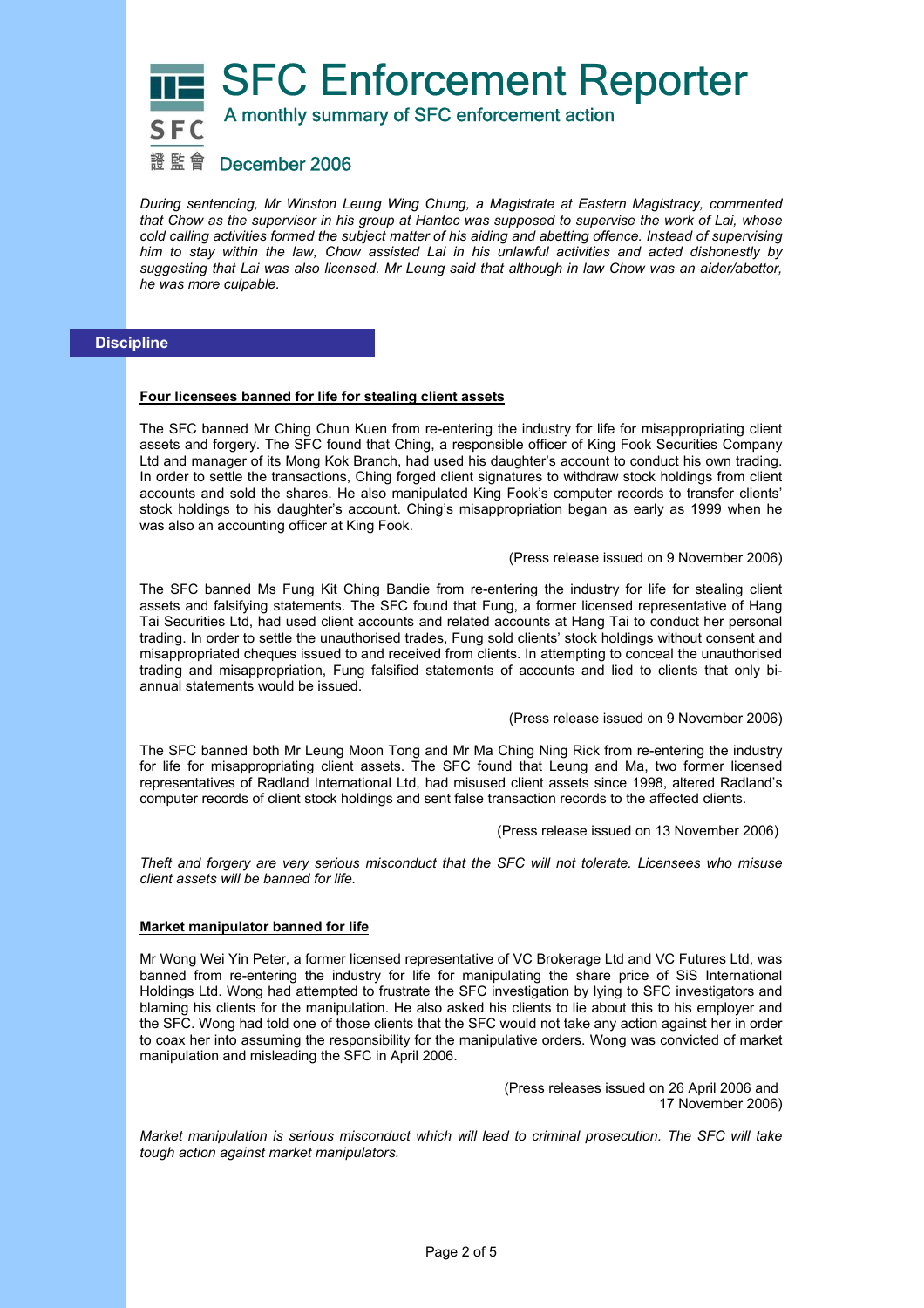SFC Enforcement Reporter



A monthly summary of SFC enforcement action

# 證 監 會 December 2006

# **Cold callers suspended**

The SFC suspended Mr Chan Man Kit for two months and three weeks, and Mr Cheng Chun Fai for three months and two weeks, for cold calling to induce investors to trade leveraged foreign exchange and misrepresenting in company documents how clients came to open accounts. Chan and Cheng are licensed representatives of Hantec International Ltd and both were convicted of making unsolicited calls. The SFC also found that Chan did not orally disclose the risks of leveraged foreign exchange trading to clients and Cheng failed to supervise Chan to prevent cold calling and to ensure oral risk disclosure. Chan and Cheng consented to the SFC decisions.

(Press release issued on 3 November 2006)

*Leveraged foreign exchange trading is risky and licensees who cold call to induce people to trade and fail to explain the risks to clients run the risk of suspension as well as prosecution.* 

#### **Suspensions for condoning and facilitating unlicensed activities**

The SFC suspended Mr Wong Sung Bun and Mr Leung Wai Hung Denny, licensed representatives of Hong Kong Forex Investment Ltd, for 12 months and six months respectively, for failing to diligently supervise three unlicensed staff, condoning and facilitating their unlicensed dealing and cold calling. The three unlicensed staff were previously convicted of offences related to unlicensed activities and cold calling. The SFC found that Wong had also breached the policy of Hong Kong Forex on promoting leveraged foreign exchange trading only under Hong Kong Forex's name, and facilitated a subordinate to breach the same policy. Despite the convictions of one unlicensed staff and Hong Kong Forex for offences relating to similar activities in 2004, Wong and Leung failed to take reasonable steps to prevent a re-occurence of unlicensed dealing and cold calling.

(Press releases issued on 16 November 2006)

*Licensed representatives should remember they can be held accountable as licensees for the conduct of those around them, especially their subordinates.* 

#### **Suspension for failure to keep proper records**

The SFC suspended Mr Chan Chun Wai, a licensed representative of Hong Kong Forex Investment Ltd, for three months for his failure to use his employer's centralised tape recording system to communicate with a client and to maintain proper records of the client's orders when trading leveraged foreign exchange contracts for the client.

(Press release issued on 16 November 2006)

*Failure to keep proper records is regarded as failing to act in a client's best interestsand these failures will not be tolerated by the SFC.* 

#### **Suspension for supervisory failings**

The SFC suspended Mr Li Chi On, a former responsible officer of Hong Kong Forex Investment Ltd, for two months for supervisory failings. The SFC found that Li failed to implement effective measures to prevent an unlicensed person from placing orders with the dealing room for a client despite being aware that Hong Kong Forex had already been reprimanded on two previous occasions for internal control failures. Li consented to the suspension.

(Press release issued on 16 November 2006)

*This case demonstrates a clear co-relation between improper or illegal activities on one hand and lax internal controls on the other. Responsible officers must not turn a blind eye to failings within a firm if they want to avoid personal responsibility for improper activity by employees.*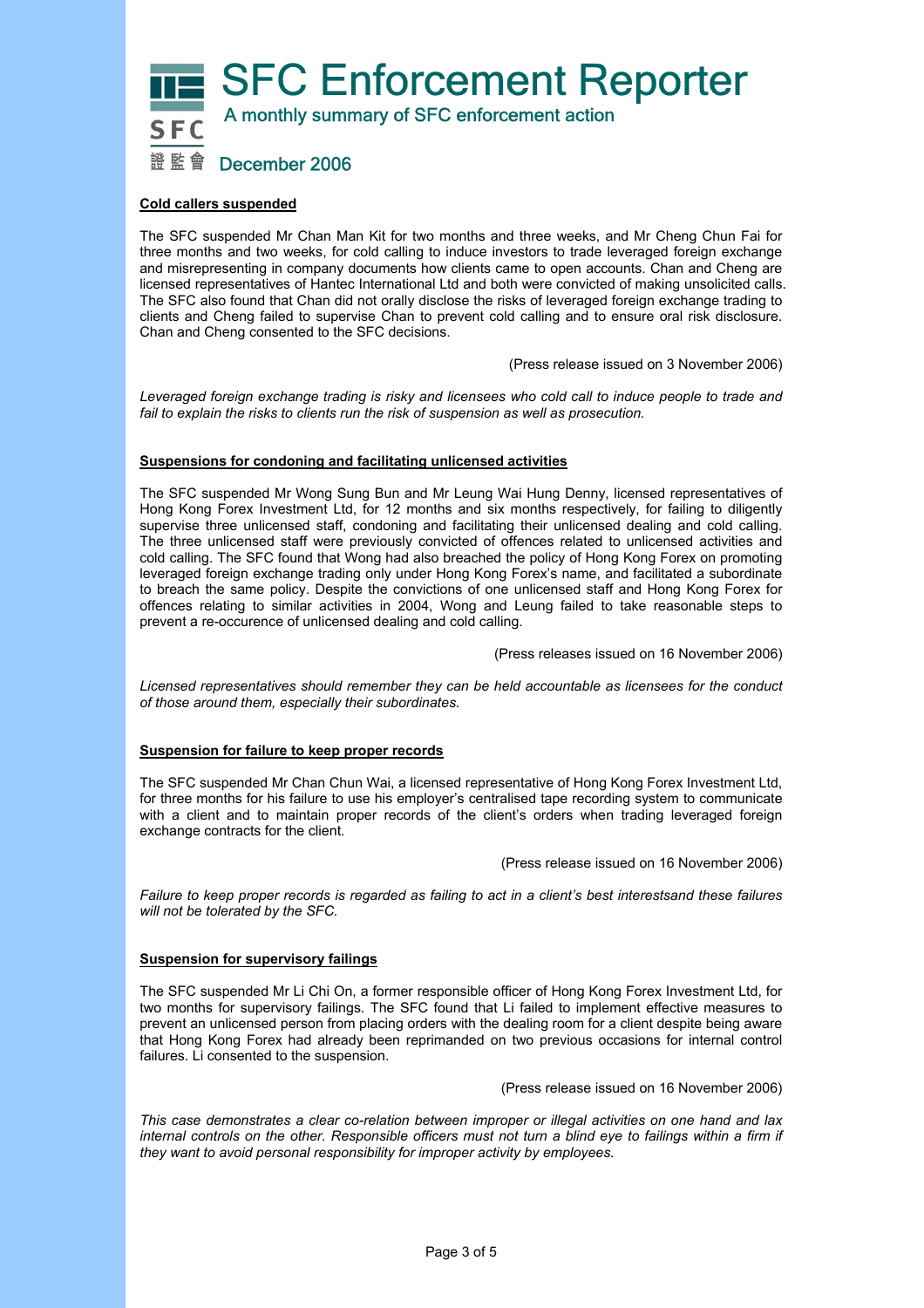SFC Enforcement Reporter



A monthly summary of SFC enforcement action

# 證監會 December 2006

# **Suspension for supervisory failings and failure to act in client's interest**

The SFC suspended Ms Ip Pui Lan for four months for supervisory failings and failure to act in clients' interests. Ip, a former representative of Tanrich Futures Ltd, had turned a blind eye to cold calling by staff she supervised. She also failed to act in the interests of a client by advising the client to simultaneously hold equal long and short positions in the same futures contract without any reasonable explanation as to how this would benefit the client. Ip consented to the SFC decision.

(Press release issued on 22 November 2006)

*Simultaneously holding of equal long and short positions is commonly known as "locking", which does not appear to serve any genuine economic purpose. Given that considerable costs will be incurred in commissions and interests, investors should ask their advisers to explain why such a strategy is in their best interests before entering into a locked position.* 

# **Licensee reprimanded and fined for breach of staff dealing policy**

The SFC reprimanded Mr Ng Hung Kan and fined him \$44,000 for conducting personal trading in a client's account and concealing his trading activities from his employer.

(Press release issued on 8 November 2006)

*Licensees must know their employers' staff dealing policy and comply with it and the Code of Conduct. Staff dealing policies exist to prevent conflicts of interests between a firm's clients and its staff, and to assist a firm in detecting trading malpractice by its staff.* 

# **Bankruptcy Order**

# **Bankruptcy order against a former licensee who failed to pay costs awarded to the SFC**

The SFC obtained for the first time a bankruptcy order against Mr Lau Hing Hung Joie, a former licensed person, who failed to pay costs awarded to the SFC. Lau previously made an application to the Securities and Futures Appeals Tribunal (SFAT) for a review of the SFC's decision to revoke his licence and prohibit him from re-entering the industry for 10 years. The SFAT dismissed Lau's application and ordered him to pay the SFC's costs. Lau failed to pay the costs to the SFC despite repeated demands. The SFC subsequently filed a bankruptcy petition against Lau.

(Press release issued on 22 November 2006)

*This is a clear message that the SFC does not subsidise unsuccessful litigants and will seek to recover its costs when costs are awarded. Those against whom we take action and successfully obtain costs orders should understand that the SFC will enforce those orders when those costs are not paid.* 

# **Restructuring of Whole Win Securities Ltd**

#### **Agreement on Whole Win Securities Ltd**

On 7 November, the Administrator of Whole Win Securities Ltd reported that he had reached an agreement with Mr Vincent Woo Wing Fai, a Hong Kong businessman, in respect of the restructuring of Whole Win. Under the agreement, Mr Woo will provide funds to facilitate the release of clients' securities that have been on-pledged to Whole Win's banks, to meet in full (without deduction) the claims of clients arising from the use of their securities to settle outstanding trades and in respect of cash balances that had not been held in segregated bank accounts, and to satisfy the claims of other creditors of Whole Win (including former employees) as they fall due. The Administrator considered that the agreement with Mr Woo was in the best interests of all clients of Whole Win.